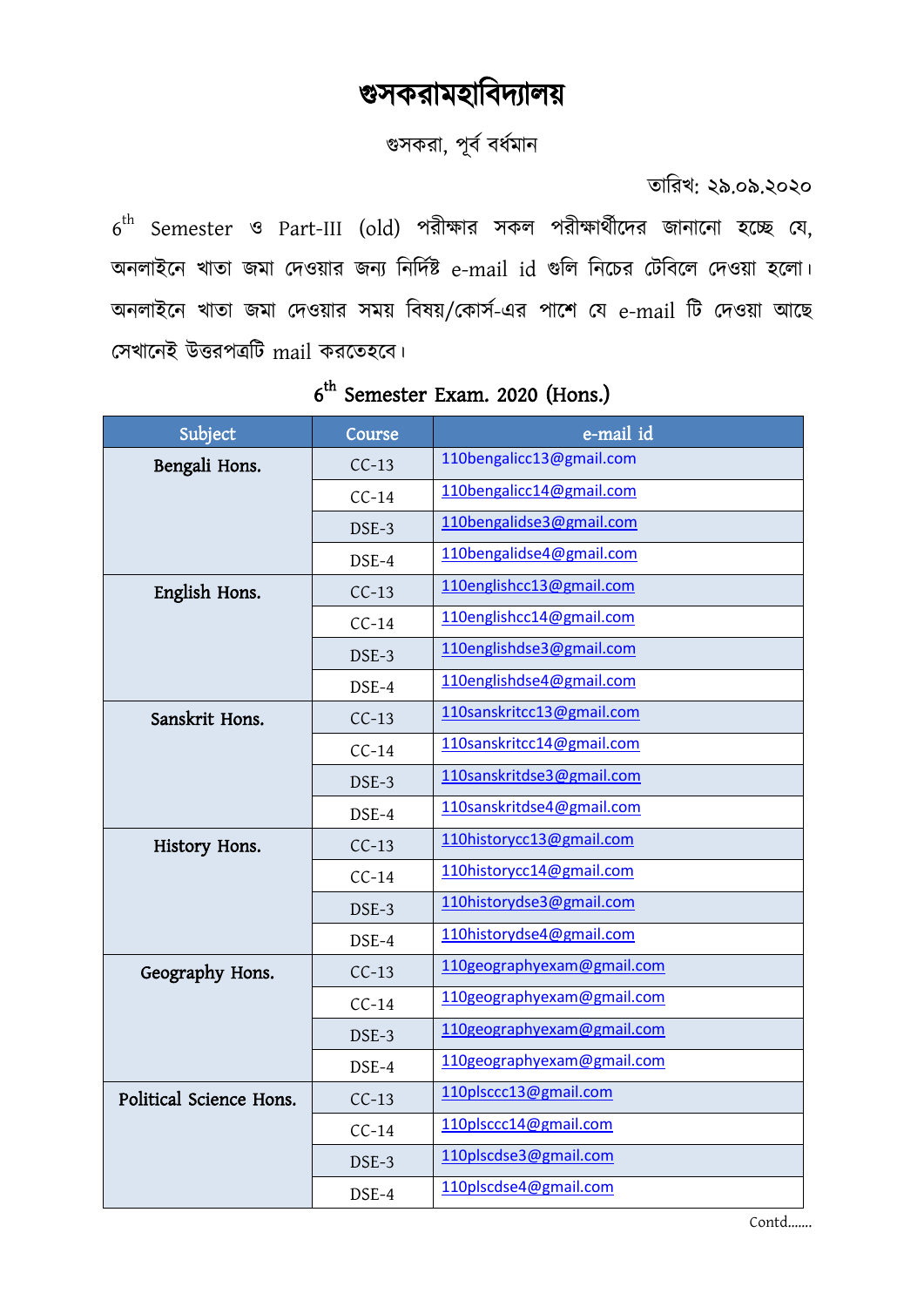| Subject           | Course  | e-mail id                    |
|-------------------|---------|------------------------------|
| Philosophy Hons.  | $CC-13$ | 110philcc13@gmail.com        |
|                   | $CC-14$ | 110philcc14@gmail.com        |
|                   | DSE-3   | 110phildse3@gmail.com        |
|                   | DSE-4   | 110phildse4@gmail.com        |
| Economics Hons.   | $CC-13$ | 110economicscc13@gmail.com   |
|                   | DSE-3   | 110economicsdse3@gmail.com   |
|                   | DSE-4   | 110economicsdse4@gmail.com   |
| Mathematics Hons. | $CC-13$ | 110mathematicsexam@gmail.com |
|                   | $CC-14$ | 110mathematicsexam@gmail.com |
|                   | DSE-3   | 110mathematicsexam@gmail.com |
|                   | DSE-4   | 110mathematicsexam@gmail.com |
| Physics Hons.     | $CC-13$ | 110physicsexam@gmail.com     |
|                   | $CC-14$ | 110physicsexam@gmail.com     |
|                   | DSE-3   | 110physicsexam@gmail.com     |
|                   | DSE-4   | 110physicsexam@gmail.com     |
| Chemistry Hons.   | $CC-13$ | 110chemistryexam@gmail.com   |
|                   | $CC-14$ | 110chemistryexam@gmail.com   |
|                   | DSE-3   | 110chemistryexam@gmail.com   |
|                   | DSE-4   | 110chemistryexam@gmail.com   |
| Botany Hons.      | $CC-13$ | 110botanyexam@gmail.com      |
|                   | $CC-14$ | 110botanyexam@gmail.com      |
|                   | DSE-3   | 110botanyexam@gmail.com      |
|                   | DSE-4   | 110botanyexam@gmail.com      |
| Zoology Hons.     | $CC-13$ | 110zoologycc13@gmail.com     |
|                   | $CC-14$ | 110zoologycc14@gmail.com     |
|                   | DSE-3   | 110zoologydse3@gmail.com     |
|                   | DSE-4   | 110zoologydse4@gmail.com     |
| Nutrition Hons.   | $CC-13$ | 110nutritionexam@gmail.com   |
|                   | $CC-14$ | 110nutritionexam@gmail.com   |
|                   | DSE-3   | 110nutritionexam@gmail.com   |
|                   | DSE-4   | 110nutritionexam@gmail.com   |
| Commerce Hons.    | $CC-13$ | 110comexam@gmail.com         |
|                   | $CC-14$ | 110comexam@gmail.com         |
|                   | DSE-3   | 110comexam@gmail.com         |
|                   | DSE-4   | 110comexam@gmail.com         |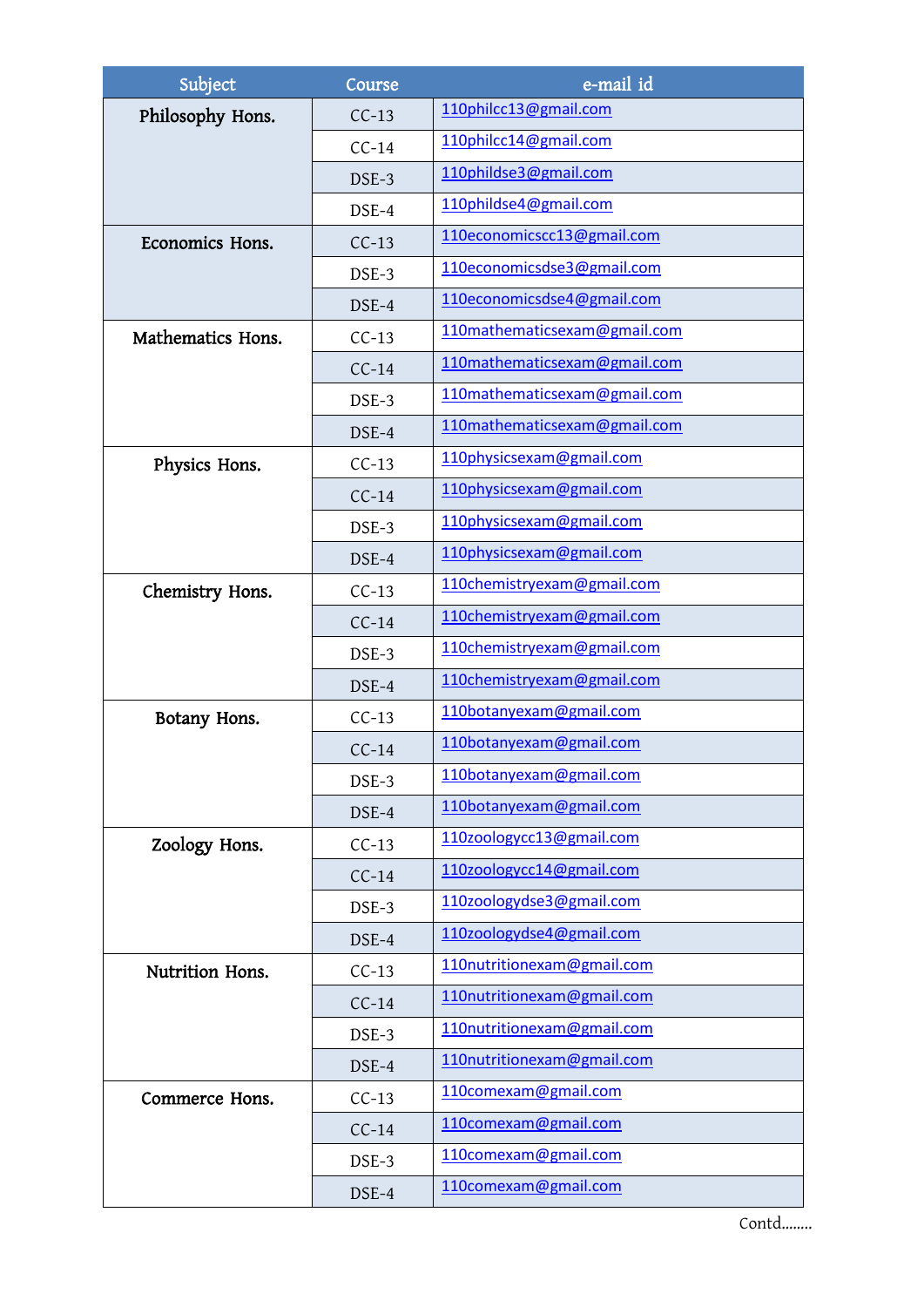|  | 6 <sup>th</sup> Semester Exam. 2020 (General Course) |  |  |  |  |
|--|------------------------------------------------------|--|--|--|--|
|--|------------------------------------------------------|--|--|--|--|

| Subject            | Course     | e-mail id                          |
|--------------------|------------|------------------------------------|
| Bengali            | <b>DSE</b> | 110bengalidsegen@gmail.com         |
|                    | SEC-4      | 110bengalisec@gmail.com            |
| English            | <b>DSE</b> | 110englishdsegen@gmail.com         |
| Sanskrit           | <b>DSE</b> | 110sanskritdsegen@gmail.com        |
|                    | $GE-2$     | 110sanskritgegen@gmail.com         |
|                    | SEC-4      | 110sanskritsecgen@gmail.com        |
| History            | <b>DSE</b> | 110historydsegen@gmail.com         |
|                    | $GE-2$     | 110historygegen@gmail.com          |
|                    | SEC-4      | 110historysec@gmail.com            |
| Geography          | <b>DSE</b> | 110geographyexam@gmail.com         |
| Political Science  | <b>DSE</b> | 110plscdsegen@gmail.com            |
|                    | $GE-2$     | 110plscgegen@gmail.com             |
|                    | SEC-4      | 110plscsecgen@gmail.com            |
| Philosophy         | <b>DSE</b> | 110phildsegen@gmail.com            |
|                    | $GE-2$     | 110philgegen@gmail.com             |
|                    | SEC-4      | 110philsecgen@gmail.com            |
| Economics          | <b>DSE</b> | 110economicsdsegen@gmail.com       |
|                    | SEC-4      | 110economicssec@gmail.com          |
| Physical Education | <b>DSE</b> | 110physicaleducationexam@gmail.com |
| Music              | <b>DSE</b> | 110musicexam@gmail.com             |
|                    | $GE-2$     | 110musicexam@gmail.com             |
| Commerce           | <b>DSE</b> | 110comexam@gmail.com               |
|                    | $GE-2$     | 110comexam@gmail.com               |
|                    | SEC-4      | 110comexam@gmail.com               |
| Physics            | <b>DSE</b> | 110physicsexam@gmail.com           |
| Chemistry          | <b>DSE</b> | 110chemistryexam@gmail.com         |
| <b>Mathematics</b> | <b>DSE</b> | 110mathematicsexam@gmail.com       |
|                    | SEC-4      | 110mathematicsexam@gmail.com       |
| <b>Botany</b>      | <b>DSE</b> | 110botanyexam@gmail.com            |
|                    | SEC-4      | 110botanyexam@gmail.com            |
| Zoology            | <b>DSE</b> | 110zoologyp5@gmail.com             |

Contd……